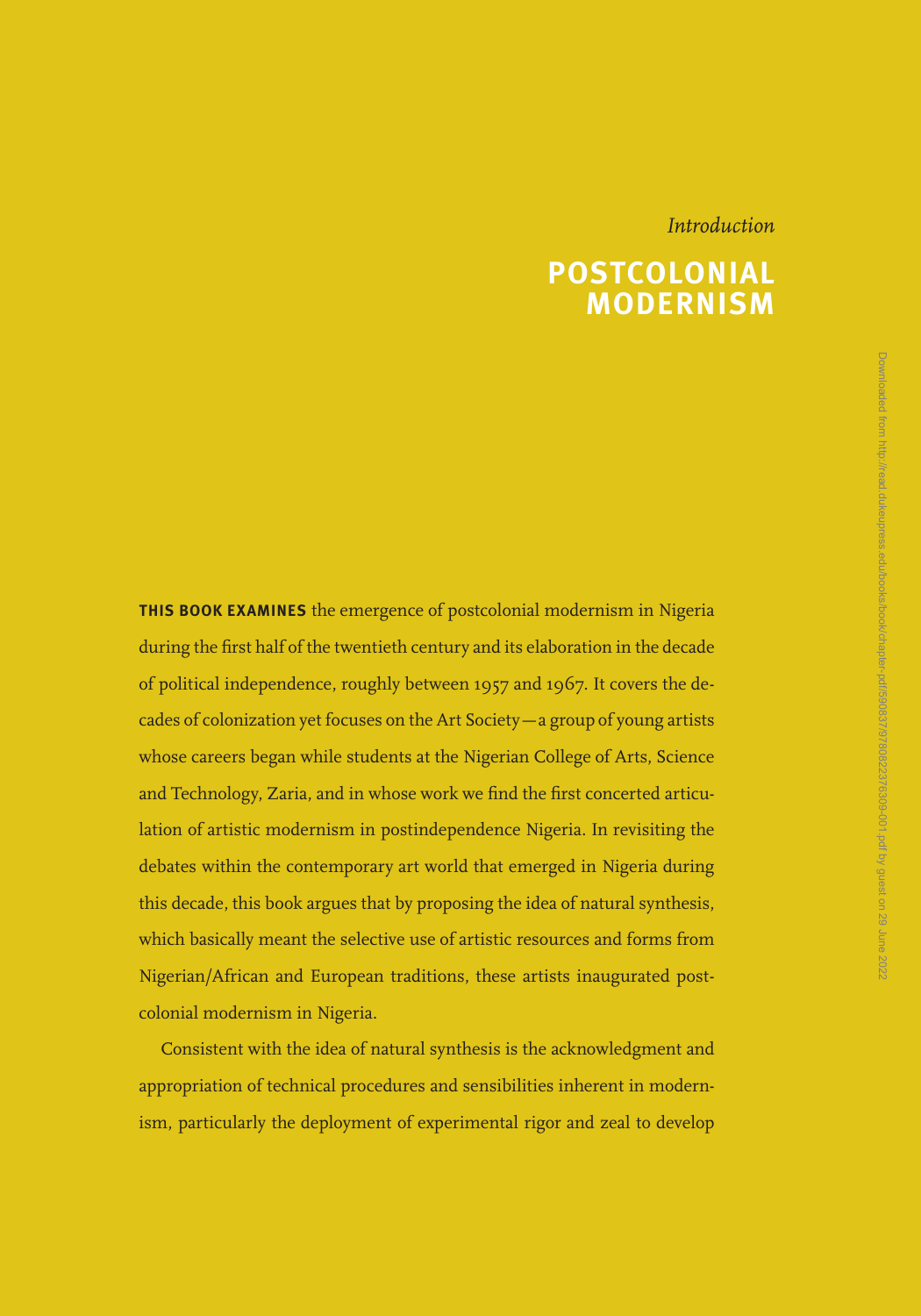radically new formal modes. The results are works of art that show both a deep connection with local artistic traditions and the stylistic sophistication we have come to associate with twentieth-century modernist practices. In embarking on this crucial work, these artists were inspired by the rhetoric and ideologies of decolonization and nationalism initiated by early black nationalists Edward Blyden (1832–1912) and Herbert Macaulay (1864–1946) and later by advocates of negritude and pan-Africanism, thus reminding us that it is impossible to imagine modernism in Nigeria (and Africa) outside a wider context of cultural nationalism. Notwithstanding that what I call the independence generation of artists built on the achievements of their modern predecessors in Nigeria, their work—as this book amply shows—was radically different in terms of both its formal ambition and the vigorous critical discourse it fostered. In mapping the emergence of this new work during the period of national independence, this book demonstrates the specific ways that aspiration to and experience of political sovereignty, in the hands of young Nigerian artists, was translated into an artistic modernism closely aligned to the experience and realities of Nigeria's postcolonial modernity.

What is more, in the way it follows the antagonistic relationship between the colonial regime and Lagos-based intellectual elite, the debates among colonial art educators, curricular strategies within the art department at Nigeria's first art school at Zaria, where the Art Society was formed, and the art criticism and national cultural programs in the early 1960s, the book argues that modernism and political ideology, in the context of decolonizing nations, were not mutually exclusive discourses. In fact, the book's point, mooted already by Elizabeth Harney and Geeta Kapur but without the directness attempted here, is that the conjunction of art and nationalist ideology is an important characteristic of postcolonial modernism as an international mid-twentieth-century phenomenon.<sup>1</sup> This book thus crucially maps the unprecedented, largely ill understood, yet fundamental artistic, intellectual, and critical networks in four Nigerian cities—Zaria, Ibadan, Lagos, and Enugu—connecting Nigerian, African, African diaspora, and European artists, critics, and the cultural elite during the continent's decade of independence.

The reader will also notice that this book goes beyond art as such, occasionally bringing into view my own reading of literature produced by Nigerian writers during this period. This approach is prescribed by the deep entanglements of modern art, literature, and drama as indexed in the journal *Black Orpheus* and the Mbari Artists and Writers Club, Ibadan—two signal forums of mid-twentieth century African and black artistic and literary mod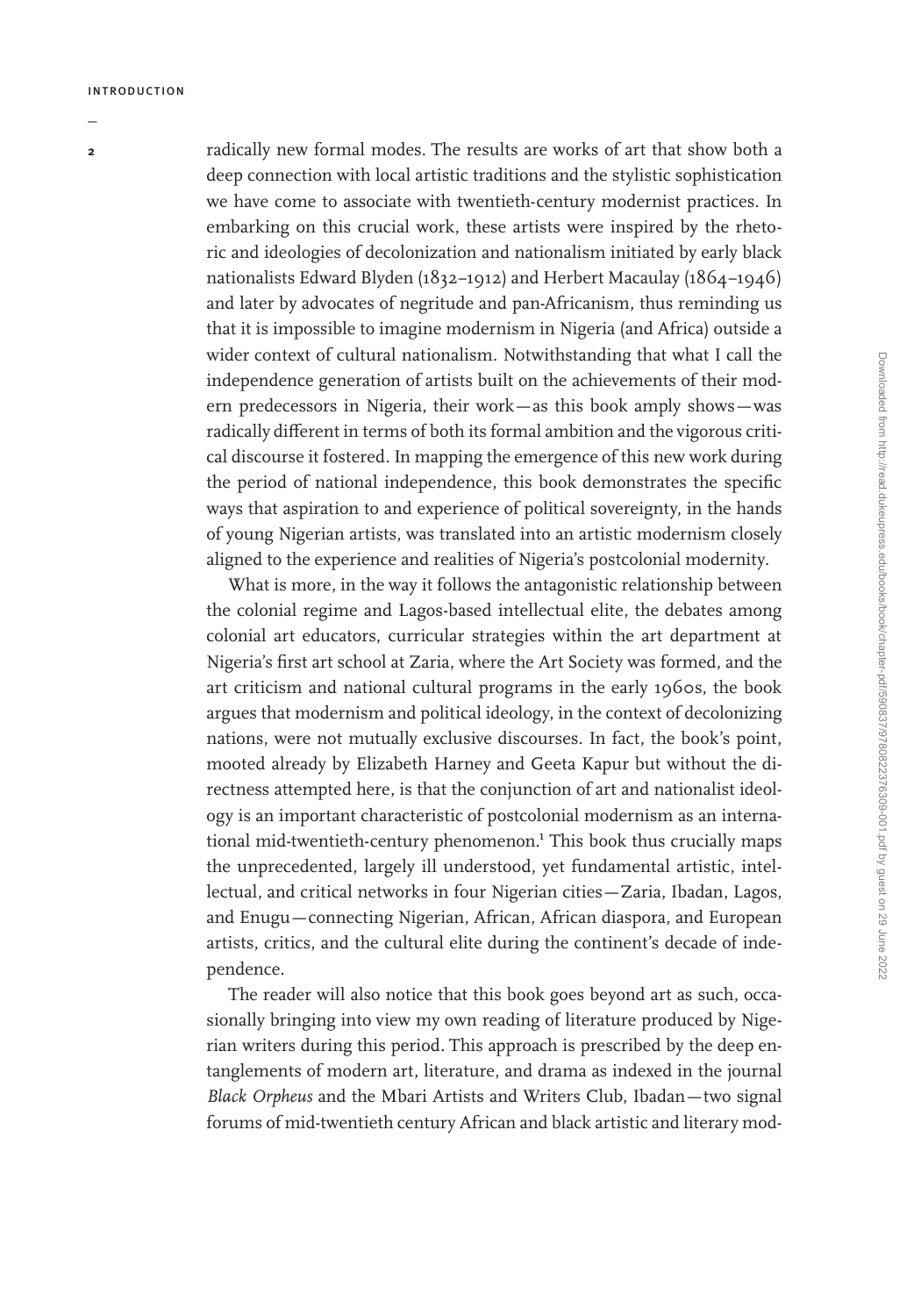ernism. Still, the book's underlying premise is that it is impossible to develop a historical perspective on modern and contemporary African art of the twentieth century and beyond without the sort of close examination of the political, discursive, and artistic transactions and translations that brought modern art from the margins of cultural practice during the colonial period to the very center of debates about African artistic subjectivity and cultural identity in the years after the attainment of political sovereignty.

My hope, therefore, is that this book might serve as a model of the kind of much needed expansive history of modern African art. It lays bare the often ignored yet critical connections between political developments and transactions in the cultural-artistic landscape, and it places the work of individual artists or their intellectual motivations and ideas within a larger context of similar or antagonistic positions advanced by other artists and stakeholders of an evolving art world. In fact, it is this kind of study—which maps the primary political and cultural scene of modern art but also engages in a focused reading of the work of exemplary and leading artists involved in the making of these histories—that African art history scholarship urgently needs. To be sure, dual attention to the big picture and close analysis in one book can have its shortcomings, but I would argue that the gains of such an approach are inestimable for two reasons. First is that to date our understanding of the development of modernism in Nigeria and Africa remains at the very best fragmentary; a most pressing task of art history is reconstructing that history not so much to understand the art of yesterday as to appreciate how it shapes the more familiar landscape of contemporary art. Second, in order to show the very processes and contexts from which modernism emerged, as well as its ambitions, arguments, and visual rhetoric, we must perforce embark on a meticulous reading of particular artists and their works and ideas, which are central to this history. These two considerations inform the architecture of this book in the sense that in it I begin with the making of anticolonial subjectivity and with colonial modernism as a way to situate intellectual and ideological origins of the work associated with the Art Society during the independence period. In so doing, I strike a balance between narrating through a selective compression of a sociopolitical history of Nigeria and a critical examination of contemporary writings, as well as a formalist analysis of specific artworks and technical protocols deployed by key artists. In the process, I sidestep deep engagements with biographies of the individuals, except in the rare instance where such information is relevant to the ideas associated with such persons.

From the vantage point of researching and writing this book, I can already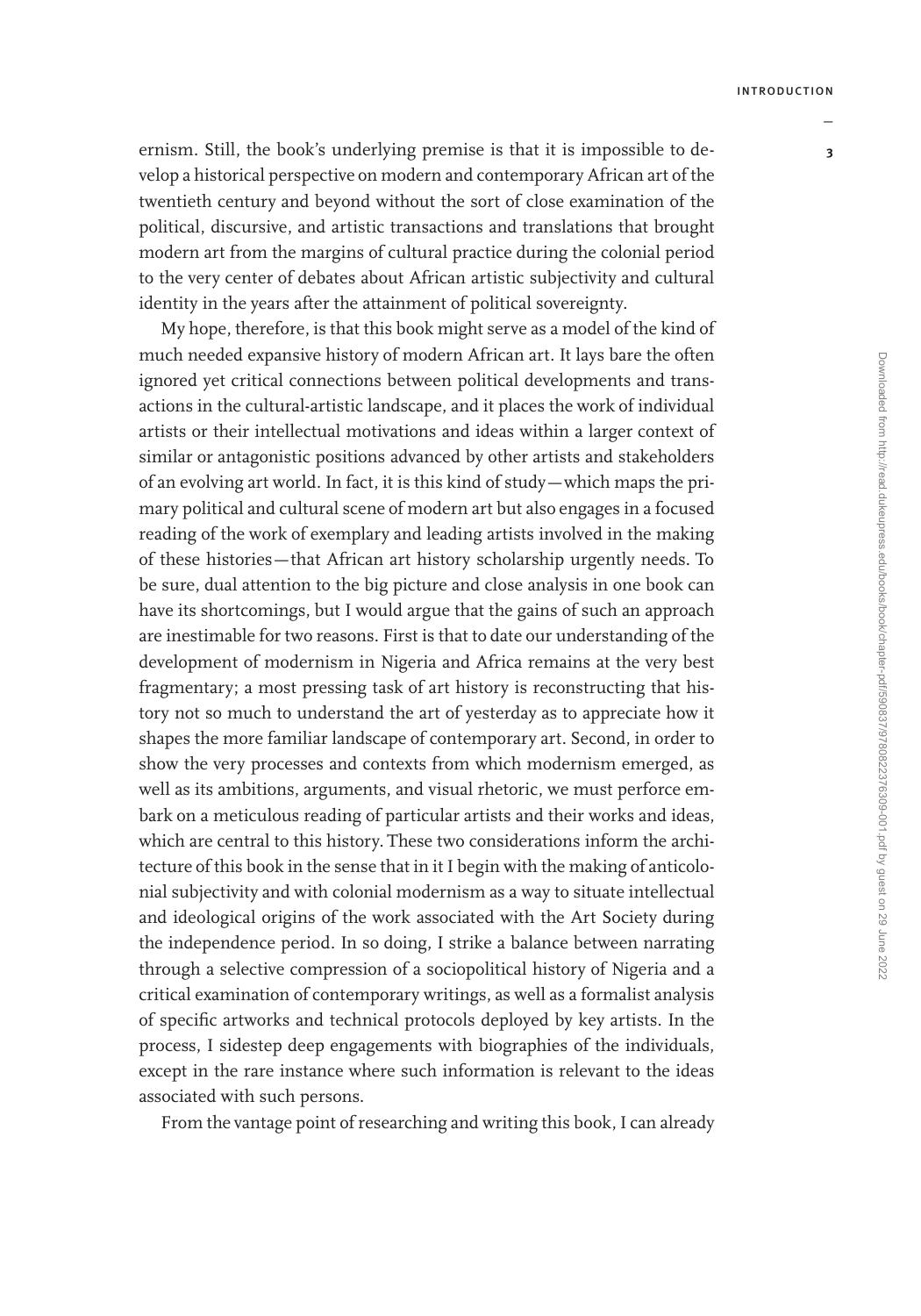see the salience of its key arguments in the modern art of various African countries, where groups of artists during the mid-twentieth century confronted similar colonial conditions and subsequently developed versions of what this book calls *postcolonial modernism*. One need look only at the Old Khartoum school in the Sudan—where together with his colleagues, Ibrahim El Salahi (born 1930), who figures in this study courtesy of the presentation of his work at Mbari, Ibadan, and in *Black Orpheus*, articulated a modernism built upon artistic resources from Islamic calligraphy, indigenous Sudanese craftwork, and modernist pictorial techniques—or at the work of the school's contemporaries, who formed the school of Casablanca and for whom, in addition to everything else, Berber visual arts and ritual signs became primary sources for reimagining their work as modern artists. There are other, similar manifestations in Egypt, Ghana, Algeria, Ethiopia, and so on; what they have in common is that the impulse to rethink their work was often catalyzed by their identification with the rhetoric of decolonization and the attainment of national political independence. But these topics have yet to be subjected to the kind of rigorous examination this book attempts on Nigeria. What we have, instead, are isolated views of these important moments, studies of individual artists or groups, and writings that have inserted these artists and their work into disconnected, ahistoric thematic rubrics.<sup>2</sup>

It is important to stress two other crucial points of this book, besides illuminating what until now has been a mythic, modernist era in Nigeria. First, it is an attempt to plug a gaping hole in the art history of twentieth-century Nigeria and, by extension, Africa. With the significant entry of contemporary African artists into the international arena in the 1990s, and especially during the first decade of the twenty-first century—a phenomenon announced by the 2004 *ArtNews* magazine cover "Contemporary African art: The newest avant-garde?"—understanding the genealogy of this "new" art has become pressing. Is it really possible to fully understand, say, the magnificent metal and wood sculptures of El Anatsui, the world-renowned Ghanaian-Nigerian artist (born 1944), without any knowledge of his intellectual connections to two Mbari artists, Uche Okeke and Vincent Kofi, and to Kwame Nkrumah's politics and the rhetoric of African personality? The answer to this question will depend on how much we know about the influences that the artists presented in this book exerted on later artists, such as Anatsui in Nigeria and elsewhere, and about the ideas that informed their work during the independence decade. Consider, for instance, that at the end of the Biafran War (1967–1970), Uche Okeke (born 1933) became head of the art school at Nsukka. He soon reorganized the art program and more or less institutional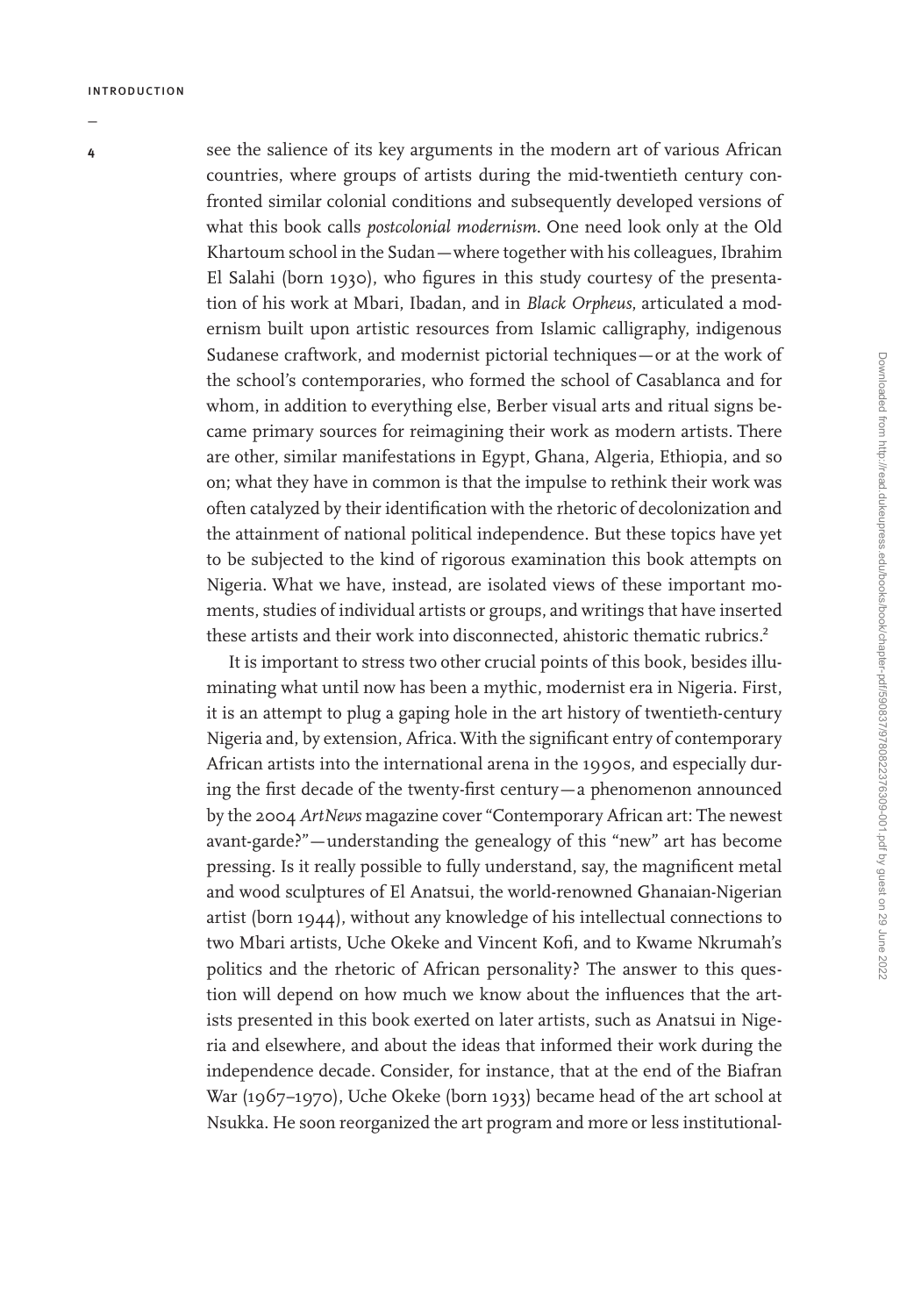ized natural synthesis, thus becoming the leader of the Nsukka school, which was famous for its exploration of Igbo Uli and other West African traditional graphic forms. It was this "new" school of artists, with its growing international reputation, that Anatsui joined in 1975, convinced of the relevance of its curricular ideology to his own artistic sensibilities, which were already primed by his attraction to Nkrumah's cultural politics.<sup>3</sup> Knowledge of this connection between Anatsui and Okeke and, by extension, between Anatsui and postcolonial modernism facilitates a longer historical perspective of contemporary African art and troubles the trope of surprising newness that has tended to follow, like a wondrous shadow, the work of even the most accomplished African artists today.

The second reason the history narrated in this book is important has already been insinuated in the preceding paragraph: the profound impact that the work of the Art Society artists and similar groups in other countries had on late twentieth-century Nigerian and African art. Apart from the fact that by the late 1960s, which marks one chronological bookend of this study, these artists (and their colleagues in Lagos) had become the acknowledged leading figures in modern Nigerian art, their influence grew exponentially in the subsequent decades. Take, for instance, three key artists presented. Along with Okeke and his work at the Nsukka school, Demas Nwoko (born 1935) established himself as a major architect who, perhaps more than any other modern Nigerian architect, articulated through his designs the successful synthesis of traditional Igbo, Japanese, and Western architectural design and principles.<sup>4</sup> Bruce Onobrakpeya (born 1932), building on the printmaking techniques he discovered in the mid-1960s (see chapter 5) but also on the massive network of artists associated with his studio in Lagos, became one of Nigeria's and Africa's most influential artists. The stature and influence of their other colleagues—among them Yusuf Grillo, Erhabor Emokpae, and Jimo Akolo—is no less illustrious. In short, even within the irrefutably complex, multiple trajectories that constitute contemporary Nigerian art in the late twentieth and early twenty-first centuries, the idea of natural synthesis articulated by Okeke and the Art Society remains strong. This book thus helps contextualize and historicize contemporary Nigerian and African artists' relationship with the postcolony and to make sense of the expanded landscape of art since the last two decades of the twentieth century.<sup>5</sup>

The material presented here is the result of twenty years of sustained research, beginning with my very first major effort at organizing an art exhibition in the early 1990s. Sometime in 1992, Obiora Udechukwu, my former teacher and colleague at the University of Nigeria, Nsukka, suggested that I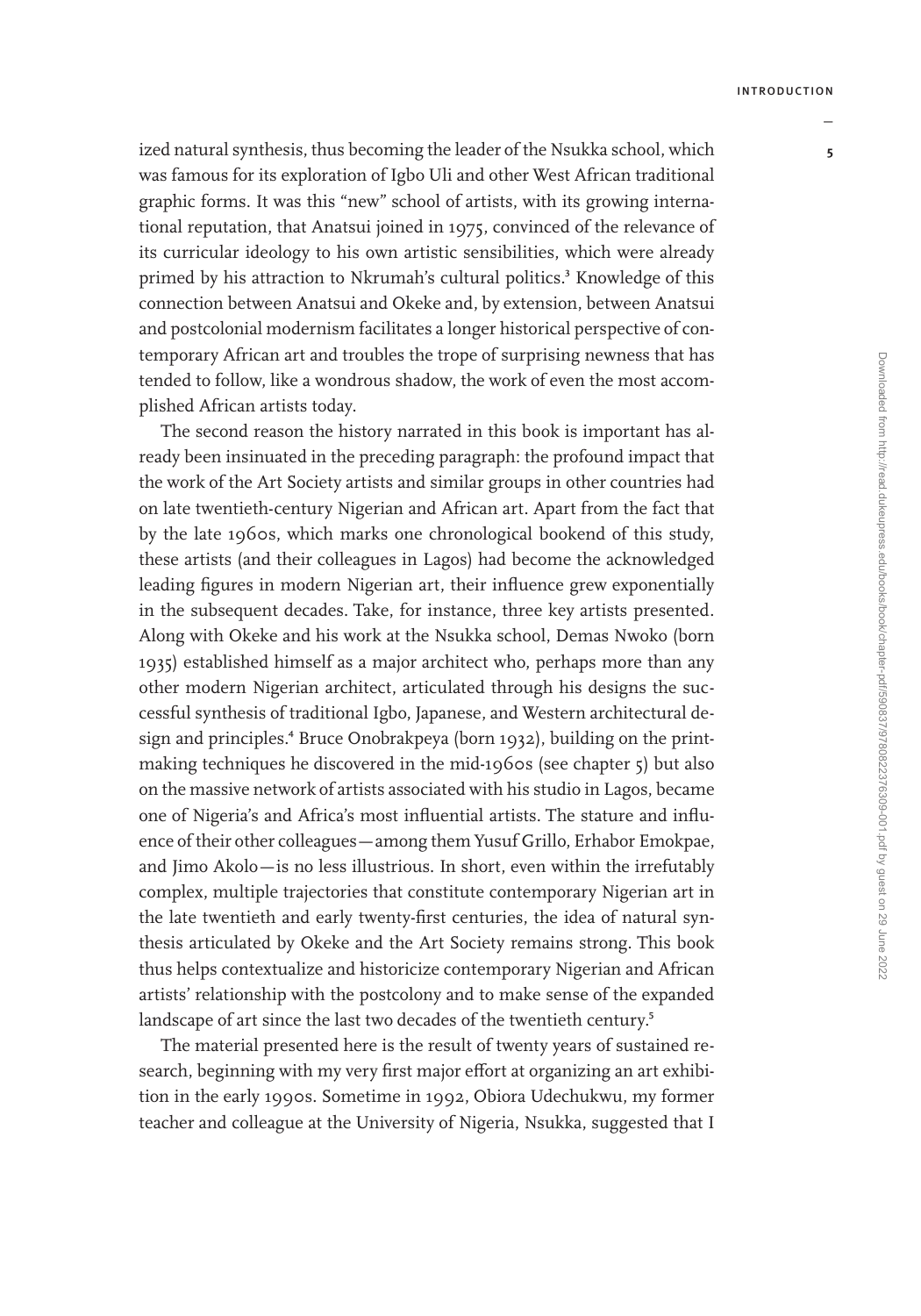organize a retrospective exhibition of Uche Okeke to mark his sixtieth birthday in April 1993. I had not met Okeke, but I was fascinated by the opportunity to get to really know him and his work, given his reputation as the doyen of the Nsukka school and a mysterious national figure who at the time had retired in near seclusion to his historic cultural research center, the Asele Institute, Nimo. In the course of planning that exhibition I was led to an era, in many ways a distant one, a meaningful appreciation of whose scope and core motivations, politics and legacies, a reading of the major texts— Ulli Beier's *Contemporary Art in Africa* (1968), Marshall Ward Mount's *African Art: The Years since 1920* (1973), Jean Kennedy's *New Currents, Ancient Rivers* (1992)—had not prepared me. Nor did those texts help me understand the relationship between the formal, discursive, and ideological dimensions of the work of Okeke or other leading figures.<sup>6</sup> Access to Okeke's personal archives, including his stunningly meticulous diary entries from the mid-1950s through the 1960s, spurred my two-decade-long study, not just of his work, but also of his surviving former Zaria colleagues and their contemporaries. In fact, it was this interest in the work of the Art Society artists and their contemporaries that set me to writing this book; it also helped me conceptualize the curatorial collaboration—with my friend and colleague Okwui Enwezor—that became the complex, traveling exhibition *The Short Century: Independence and Liberation Movements in Africa, 1945–1994*, organized by the Museum Villa Stuck, Munich, in 2001.7 Needless to say, *The Short Century*, because of its continental scope, made me particularly aware of the similarities between modern art and the politics of decolonization in Nigeria and Africa. It made me consider the broader, more challenging questions that have dogged the perception of modern African art, all of which are connected to its relationship with colonialism and Western art traditions, its apparent inauthenticity and derivativeness, its supposed lack of comparative sophistication, its troubling intimacy with cultural nationalism, and its dubious connection with African modernity. Let me address some of these matters to better frame the critical challenges this book confronts.

#### **Europe and Modern African Art**

It is impossible to fully appreciate the stakes of artistic modernism in twentieth-century Nigeria without close attention to the political and cultural implications of Africa's encounter with Europe during the imperial age. As this book argues, this modernism is a consequence of complex factors arising on the one hand from the political and discursive confrontation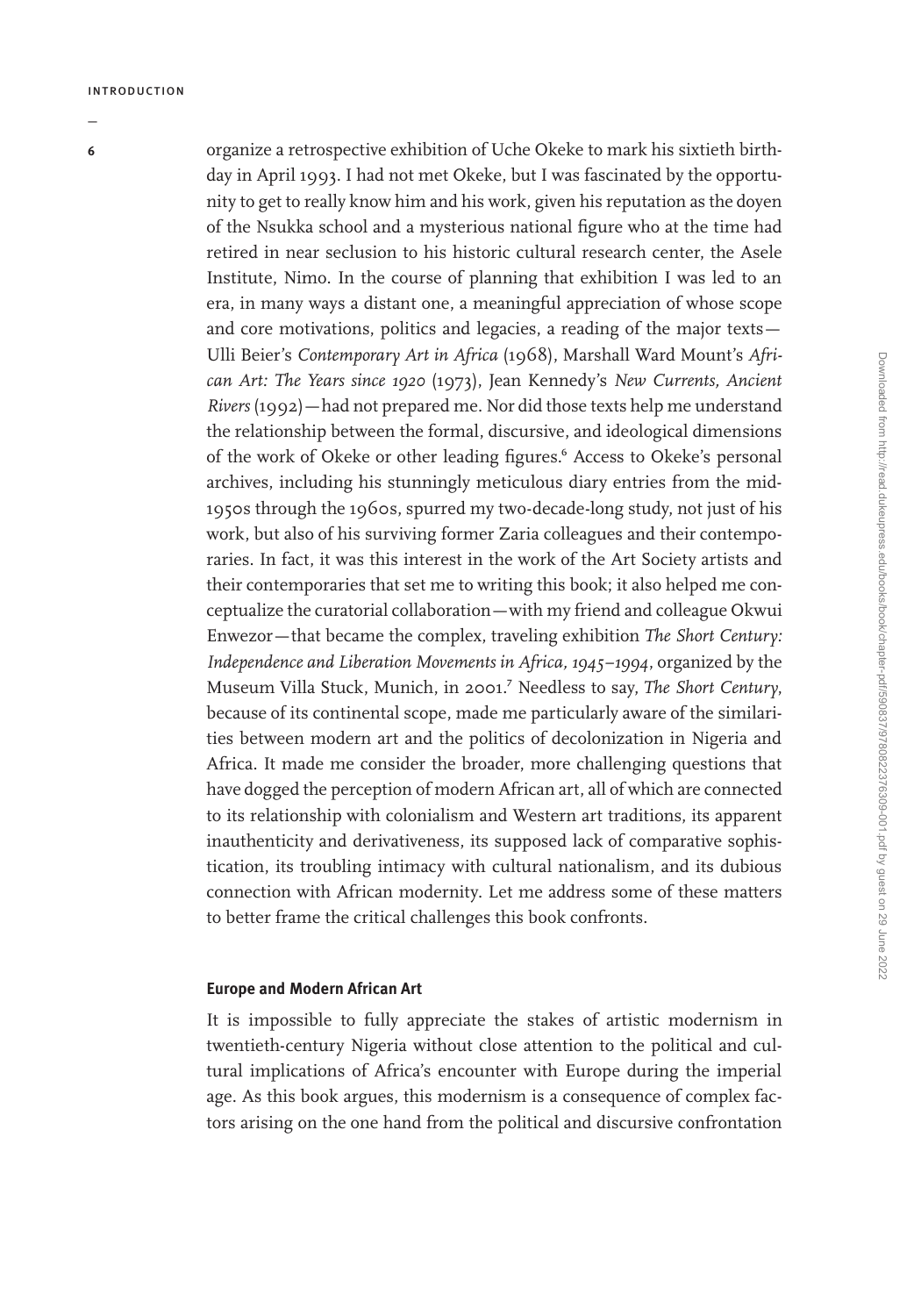between British indirect rule ideology and its attendant cultural practices and on the other from theories and ideas associated with African decolonization in the first half of the twentieth century. In tracing the genealogy and the political-discursive conditions that catalyzed this new work, as I do in the first two chapters, my task is to question routine assumptions about the origins of modern art in Nigeria (and Africa) by resituating and reframing its ideological relationship with colonialist thought. This is an important art-historical problem, no less because it had been normal for historians of modern African art to see a seamless, unproblematic link between the establishment of art teaching in colonial schools or in workshops established by European artist-teachers and the rise of modern art in Africa. The usual argument is that since formal art teaching began under the watch of colonial regimes and since easel painting and academic art was imported into colonial Africa through these encounters, it follows that the art made by Africans after this European type of art education is a product of colonialism and colonialist visions. Against these notions, this book sets out to disentangle artistic modernism from this supposed colonial imagination, returning it to the long history of anticolonial, self-affirmative theories, practices, and visions that began at the turn of the twentieth century. For it is all too clear, as I detail in the first chapter, that with the entrenchment of formal colonialism on the continent, African and black intellectuals in fields as diverse as religion, sociology, literature, art, and politics set for themselves the task of imagining an African modern subjectivity defined primarily by their own need for selfassertion and their visions of political and cultural autonomy. Even when this task was not vociferously anticolonial, it often staked a claim to an alternative position at odds with the schemes and propositions of colonial regimes and their apologists. This will to self-definition—which characterized the African anticolonial and decolonization movements—laid the grounds for the work of that generation of artists in Nigeria and elsewhere who participated, midcentury, in the making of what this book calls postcolonial modernism.

The assumption of a causal link between colonialist thought and modern African art has resulted in the long-standing underestimation of or outright disregard for the artistic accomplishments represented by this work, as well as doubts about the significance of its contribution to the expansion of the horizons of modernisms of the twentieth century. It is in fact necessary to return to this rather old problem, precisely because its damning effect on the reception of African modernist work remains with us today. Let me cite three examples of how a particular perspective on the colonial history of Africa has undermined the reception and appreciation of modern African art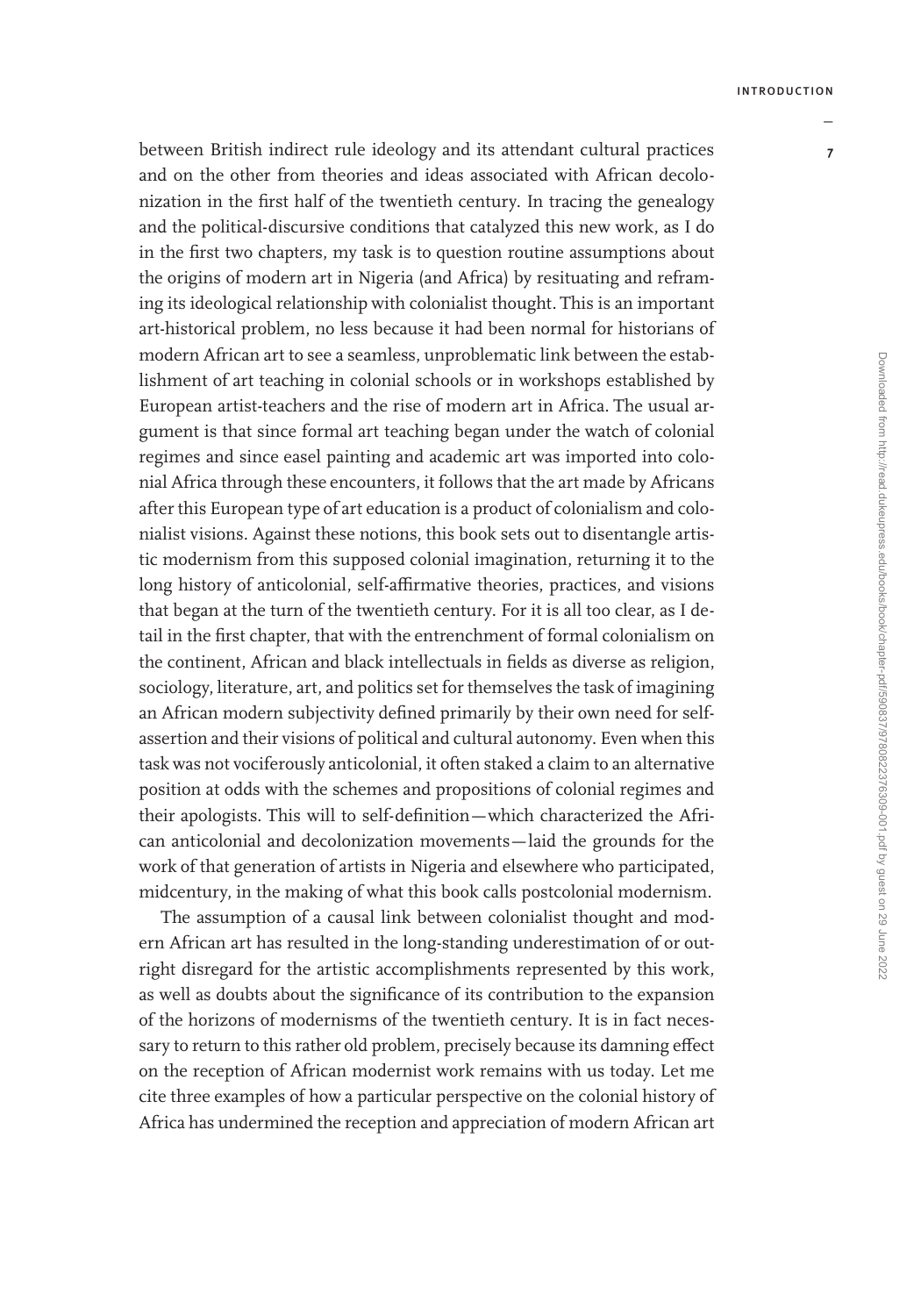of the type covered in this study. In their classic 1964 book on African sculpture, two eminent ethnologists, the Briton William Fagg and the American Margaret Plass, summarily dismissed the work of African modernists thus: "we are not concerned here with 'contemporary' African art, which for all its merits is an extension of European art by a kind of involuntary cultural colonialism."8 More than three decades later, a European museum curator confidently justified the marginalization of contemporary African art in international art exhibitions by noting that "it seems like third-rate artwork to us because the art presented here emulates the Western tradition—this is a criterion for selection—and because it is always lagging behind, regardless of how commendable the effort might be basically."9 And finally, only a few years ago the British scholar Rasheed Araeen declared the naturalistic, colonial-era portrait paintings of Aina Onabolu to be a form of "mimicry under the tutelage of colonial paternalism."10 Central to these three assessments of modern African art are two important, unflattering assumptions about this work: first, the idea that it is a weak copy, a product of involuntary mimicry of European art; and second, its apparent belatedness, that is to say, its perpetual condition of being out of time, quintessentially anachronistic, and completely evacuated of any radical potential.<sup>11</sup>

But these arguments about mimesis and modern African art miss a crucial aspect of mimicry, which, as Homi Bhabha has suggested, produces "the representation of difference that is itself a process of disavowal."12 In other words, they ignore the radical potential of self-consciously deployed mimesis. Moreover, they sidestep the rather complex strategies adopted by colonial subjects committed to asserting, even within the limited politicaldiscursive space available to them, their right to determine and articulate their own visions of modernity. Indeed, early-twentieth-century radical nationalists saw native beliefs and cultural practices as important elements of a modern subjectivity that was quite comfortable with negotiating, against all odds, its relationship with Europe. Thus my argument in this book is that this model of colonial-nationalist subjectivity informed the work of the independence generation of Nigerian artists who invented a modernist artistic identity from a rigorous and confident synthesis of Western and indigenous techniques, design elements, and styles. In doing so, they asserted that modernist and progressive artists must be willing to acknowledge in their work the diverse contradictory local and foreign elements that constituted Nigerian and African modernity.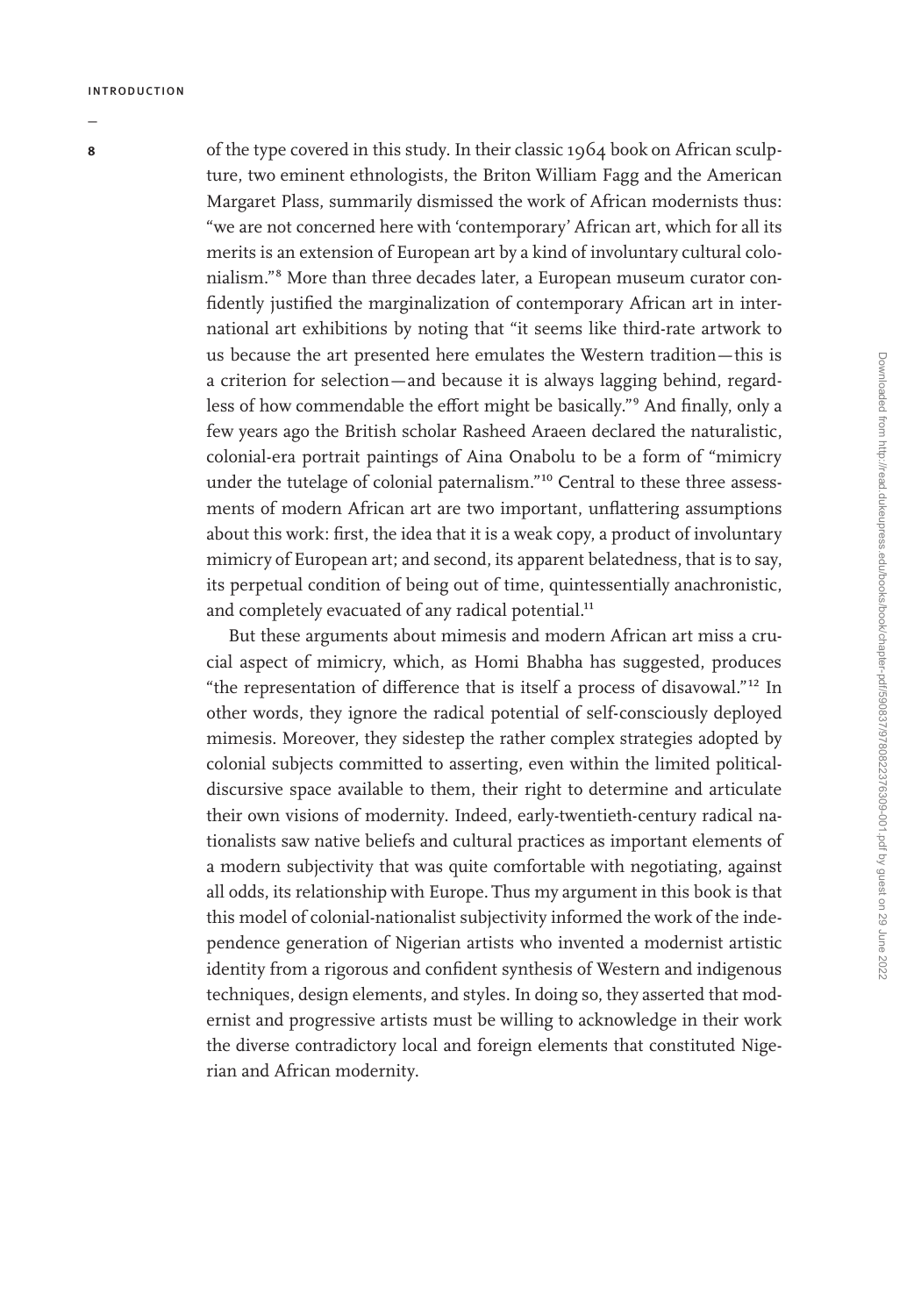### **Nationalism, Modernity, and Compound Consciousness**

In his influential study on nationalism, Benedict Anderson introduced a useful concept, what he calls "colonial pilgrimage," which refers to the movement of colonial subjects, initially to European metropolises and later to regional bureaucratic centers, to attend school. Often, he writes, they met fellow bilingual sojourners from other colonies, with whom they shared notions of nationalism drawn largely from Western models.13 Anderson's point here is to draw a direct, uncomplicated line between Western education during the colonial period and the colonial subject's mental conversion to everything European. Yet it is clear that, although many of the African intelligentsia, with no viable options for higher education at home, embarked on the colonial pilgrimage to Europe (and later to the United States), their responses to the experience varied. For instance, in his autobiography Kwame Nkrumah describes his meetings in Europe with other African students and nationalists, including Jomo Kenyatta (1894–1978), Félix Houphouët-Boigny (1905–1993), and Léopold Sédar Senghor (1906–2001)—who, respectively, became the first presidents and prime ministers of Kenya, Ivory Coast, and Senegal—before and after the Fifth Pan-African Congress in Manchester (1945).14 However, while Senghor and Houphouët-Boigny demonstrated their infatuation with *la civilisation française* and political commitment to "Françafrique," Kenyatta and Nkrumah's view of and relationship with Western culture were very different. Senghor ruled Senegal with the support of French advisers, maintained strong ties with France, and after two decades as president, stunningly retired to a French village, where he died in 2001. In contrast, upon Nkrumah's return from England, he revived the idea of African personality and his own concept of decolonization through consciencism as guiding principles for political pan-Africanism.15 He also colorfully placed Ghana's cultural traditions at the fore of national politics, taking the honorific "Osagyefo," in addition to adopting the kente cloth as an assertion of his new, independent personhood. Even so, Nkrumah also wore Mao suits to establish his socialist credentials, while his friend and colleague, the Kenyan nationalist Jomo Kenyatta, took the honorific "Mzee" and combined Savile Row suits with a leopard-skin hat, fly whisk, and Muslim sandals. In both instances, there is an unquestionably deft sartorial hybridization and manipulation of populist imagery for political capital. Yet it was in Nkrumah's and Kenyatta's recognition rather than rejection of the symbolic and tactical values of these unstable multicultural fusions that their sartorial sense parallels their nationalist political ideologies and their identity politics.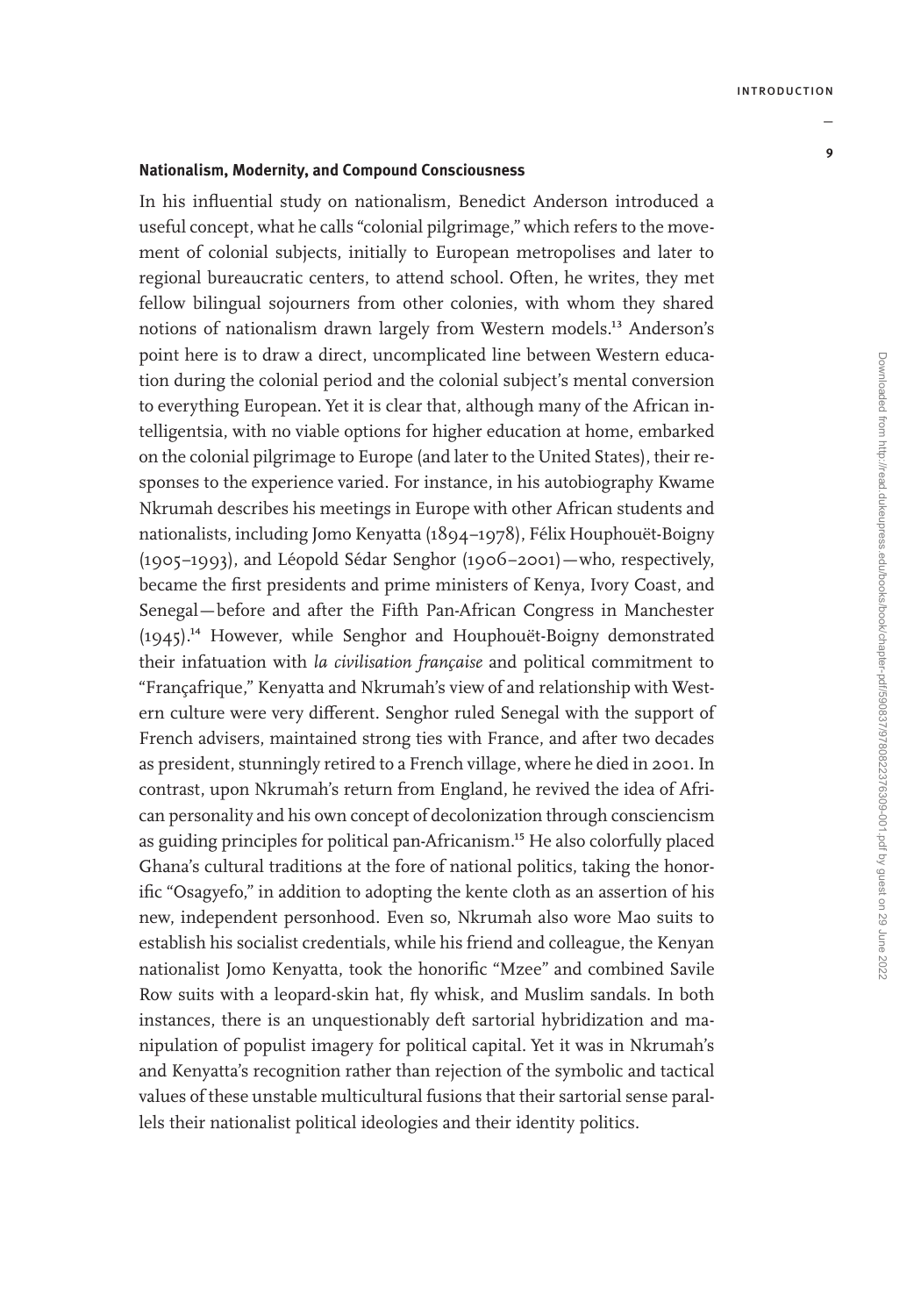This tendency to embrace native cultures and to publicly express one's attachment to them *after* a pilgrimage to the West—all this while appropriating usable ciphers of Western economic and political modernity—suggests a more complex, even paradoxical, response to the metropolitan encounter. Put differently, the pilgrimage might have produced what Anderson calls Anglicized colonial subjects, but the pilgrim cultural nationalists returned home with the confidence to regard Western and African cultures and resources as permutable and fungible elements for the construction of a new, hybrid postcolonial subjectivity. These West Africans thus remind us of Chatterjee's Indian nationalists, for whom the road to modernity had to begin with an assertion of cultural difference without which any claim to independence from Europe might not be completely justifiable or meaningful.<sup>16</sup>

But how to make sense of this will to synthesis, this idea of modernity in which combinatory nativisms and Westernisms yielded what could easily be mistaken for a crisis-prone, unstable, and inauthentic postcolonial subjectivity? One thing is certain: theories of mimicry, W. E. B. Du Bois's notion of "double consciousness," or Ali Mazrui's idea of triple heritage do not sufficiently explain how self-aware Africans synthesized autonomous and competing pressures of ethnic, religious, national, and racial identities as part of what I want to call strategies of becoming. I suggest that this attitude to modernity is especially unproblematic among African peoples, given that their cosmologies tend to run counter to the very metaphysical and ontological absolutes at the basis of Western worldviews. This kind of subjectivity is refashioned through and constituted by constant negotiation with others humans, deities, spirits. Also, it is the essence of "*Ife kwulu ife akwuso ya*," a common Igbo adage, which affirms the belief that the self and the other are not necessarily opposed but instead are signposts in a cyclical network of social, ritual, and cosmic relations.17 The ideas encapsulated in this Igbo proverb also occur in a Xhosa proverb, "*umuntu ngumuntu ngabantu*" (a person is a person through persons), which, according to the South African philosopher Augustine Shutte, means that the "self and world are united and intermingle in a web of reciprocal relations."18 One might call this the principle of complementarity at the basis of Igbo and African philosophies of being.

This, it seems to me, helps explain the disposition on the part of African peoples to open up to and incorporate new religions, cultures, and ideas, whether before, during, or after the colonial encounter. This sensibility is further instantiated in an episode in Chinua Achebe's novel *Arrow of God*, in which the priest Ezeulu, an appointed protector of his community's traditions against the onslaught of alien Christian-colonial culture, admonished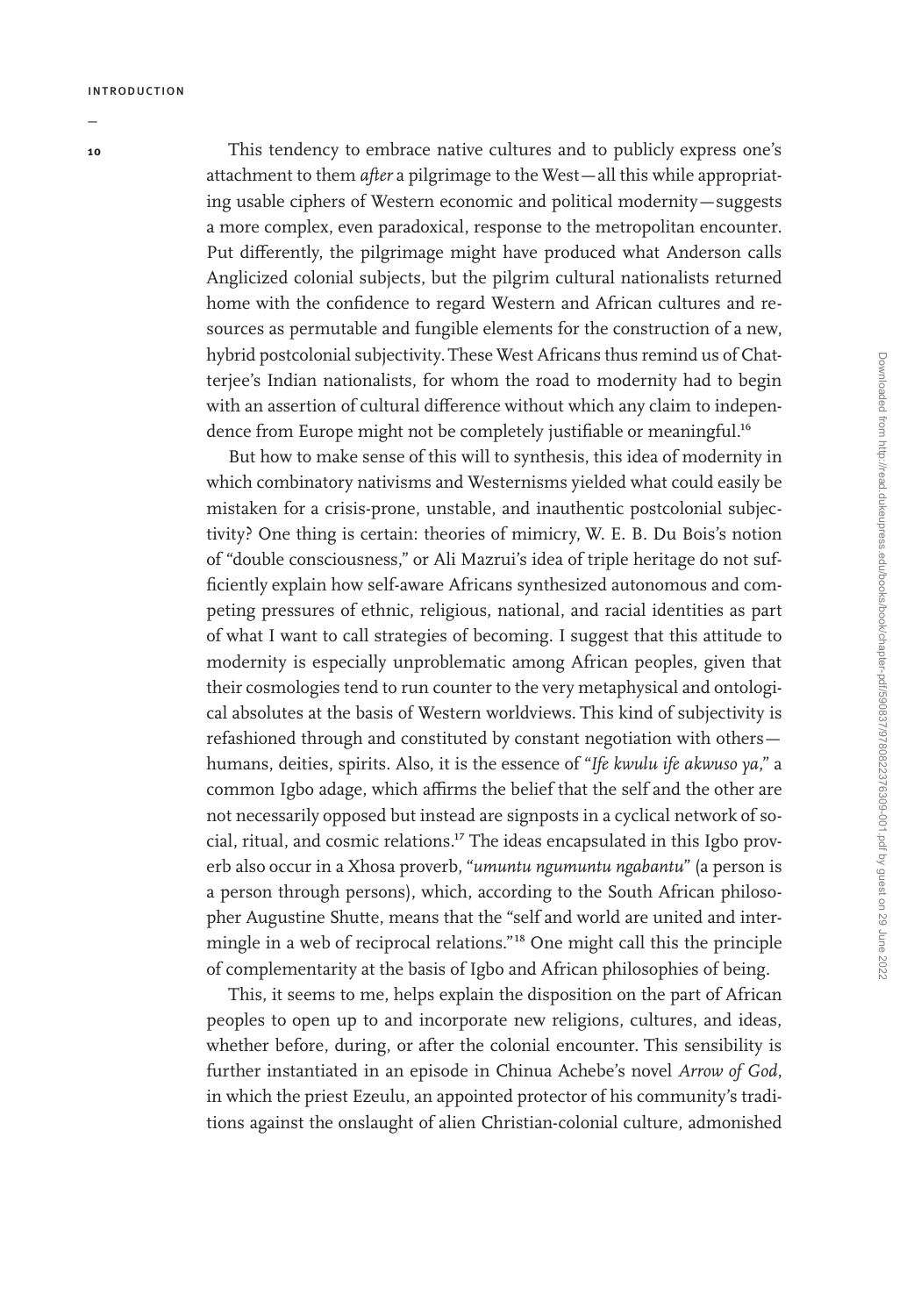his school-bound son to thoroughly *master* the white man's system of writing upon which colonial governance is based, such that he could write with his left hand—in other words, so he could do what he wished with this acquired knowledge.19 Despite his antagonism for the colonial regime, Ezeulu saw in the written word not just a gateway to the new world order but also a tool for self-enunciation and navigation through the maze of confounding modernity. He was, like many an African cultural nationalist, fiercely protective of his ancestral heritage and cognizant of the inexorable value of aspects of Western modernity to the constitution of his son's subjectivity in the new, colonial world. This same incorporative, compound consciousness of African subjectivity was what the proponents of negritude, African personality, and similar anticolonial ideologies sought to recoup when they argued for the inclusion of Africa and African traditions in the making of postcolonial modernity. In proposing this idea of compound consciousness, my intention is to place emphasis on the agency or choice-making facility of the individuals involved; in other words, they are simultaneously products and agents of history. In this sense I agree with the art historian Henry J. Drewal, who has argued that what he calls "multiple consciousness" of Afro-Brazilians is not to be mistaken for "syncretism," which implies a "blending and homogenizing process." As he notes: "I would suggest we recognize the distinctiveness of each faith, the simultaneous interplay and juxtaposition of multiple beliefs and practices for persons whose histories demanded a refined, subtle, and effective facility for *multiple consciousness*."20

The work of artists presented in this book, I reiterate, was motivated by the need to imagine the postcolonial self as a compound consciousness that constantly reconstituted itself by selective incorporation of diverse, oppositional, or complementary elements. This might help us come to terms, for instance, with what can seem an intriguing incidence of Christian themes in the work of many of these artists. The Christians among them—say, Uche Okeke and Bruce Onobrakpeya, who are practicing Catholics—depicted themes from the Old and New Testaments as well as from Igbo and Urhobo religions and folklore, as if to assert their equal sympathies for the doctrine and legacies of both religions traditions. Similarly Yusuf Grillo, a devout Muslim, executed many major commissions for Lagos churches, to the extent that we must imagine his having a considerable understanding of and familiarity with Christian iconography and ritual aesthetics. What we take from this is that the modernism of these artists—to cite Biodun Jeyifo's argument about parallel developments in modern African literature—is a product of "a replete African world which derives its deepest truths and resources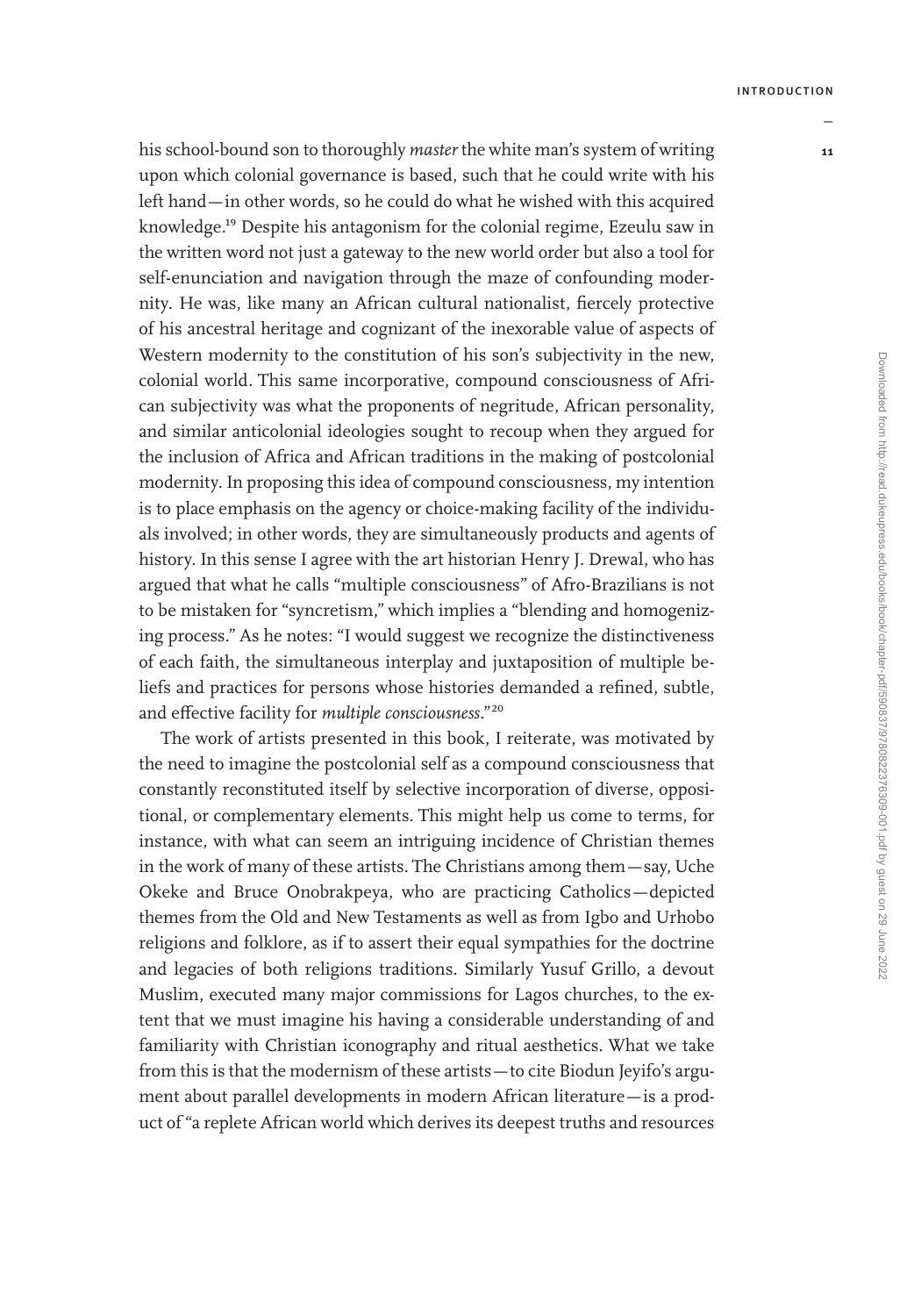endogenously, not in exclusivist, racial-chauvinist terms but all the same as a distinctive presence in the world on its own terms."21

#### **Postcolonial Modernism**

Why do I insist on calling the work of these Nigerian and African artists "postcolonial modernism"? This question is especially pertinent since, for nearly two decades now, art history and visual culture scholarship has seriously engaged the question of how this work by African (and Third World) artists fits into the narrative template of modernism, which is traditionally understood to be the aesthetic manifestation of Western modernity. What we can see clearly is that, years after the final waves of decolonization blew over the world in the mid-twentieth century, the scholarship began, slowly at first, to consider the cultural implications of the sovereignties won by what would be known as Third World countries in Africa, Asia, the Caribbean, and elsewhere. Important work on the African diaspora and Latin America exemplified by that of Paul Gilroy, Nestor Garcia Canclini, and David Craven—sought to name, describe, and analyze the art, literature, and other forms of expression produced within a context of colonial and postcolonial modernity. Quite pertinently, there is a general consensus that in these parts of the world, the tapestry of modernity and modernism was not just woven from diverse multicultural threads but was forged during the colonial encounter, as well as from the intermixture of histories, cultures, and subjectivities before and after colonialism.

The question that confronts us, then, is how to describe the foundational concerns of artists whose work was catalyzed by ideas of cultural and social modernity and informed by visions of progress within the context of a sovereign nation. I am convinced of the appropriateness of calling this work "postcolonial modernism" for two reasons. For one, it reflects my belief that, given what we know today about the specific political, cultural, intellectual, and discursive contexts of the work of twentieth-century avant-gardes everywhere, all manifestations of artistic modernism ought to be qualified in some way to reflect their origins, particularities, and horizons. Moreover, it makes sense to name *all* modernisms, so long as—this is important—such acts do not tempt us to view them in hierarchical order. This is so simply because nothing I have seen in the histories of modernisms around the world makes any particular one, whether it manifested earlier or later in the century, any more or less profound.

In proposing postcolonial modernism as an analytical concept for this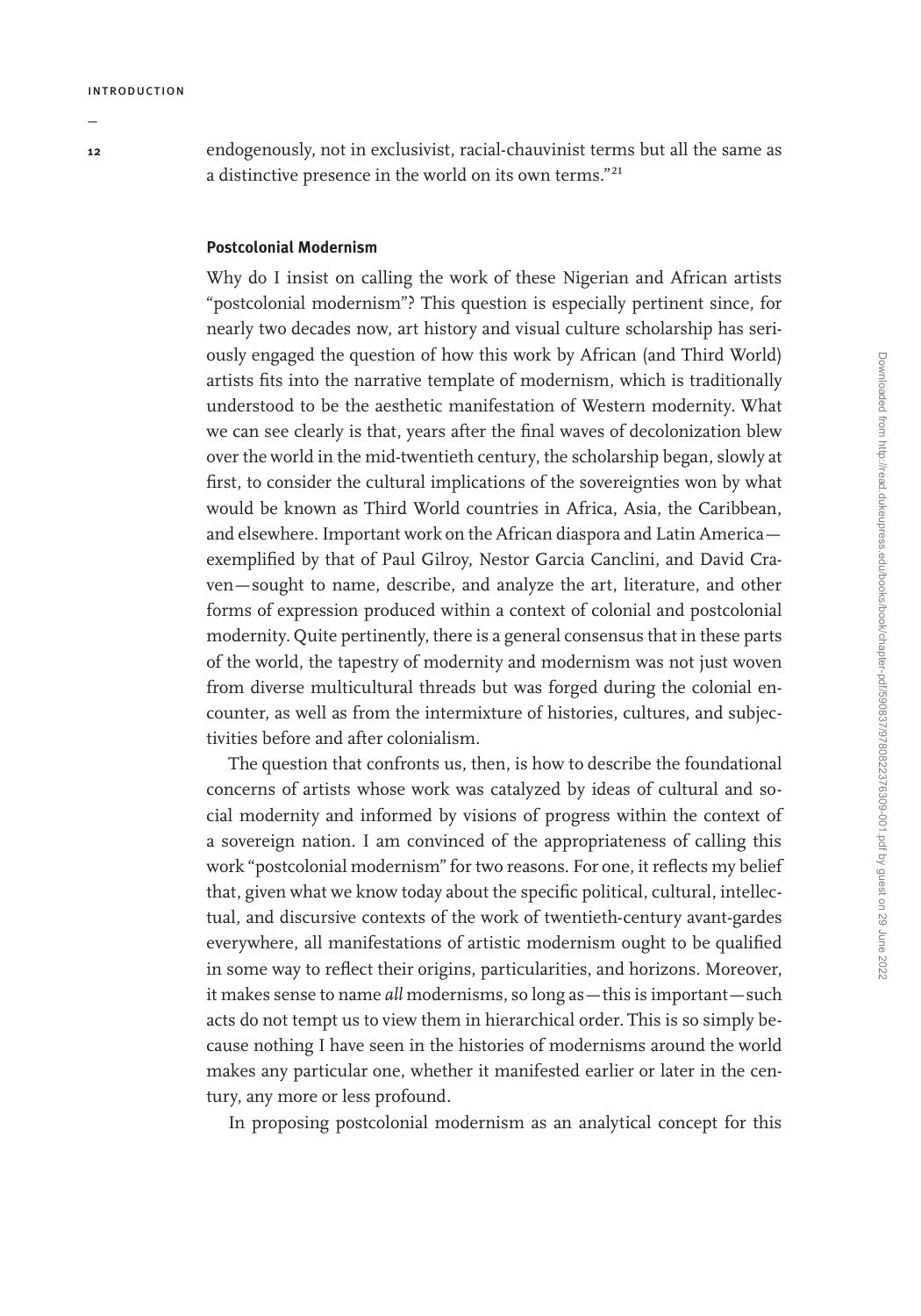study of the conjunction of art and the politics of decolonization in twentiethcentury Nigeria, I am inspired by Kobena Mercer's idea of "cosmopolitan modernisms." For him, this term describes two related experiences: first, the two-way traffic of bodies and ideas between colonial peripheries and Western metropolises and the relocation of modernism from European cities to New York; second, the threefold interaction among non-Western artists, minority artists in the West, and Western art movements that have engaged different cultures. However, if Mercer's cosmopolitan modernisms—drawing on postcolonial theory's onslaught against the hegemonic and universal ambitions of what now looks like an insular strain of Western modernism—serves as a conceptual tool for articulating a broad-based, global theory of modernism, then postcolonial modernism as used in this book describes an aspect of "the cosmopolitan" specific to Nigeria and other (African) locales with similar cultural histories and modernist work that is deeply inflected by the experience and rhetoric of decolonization.

But what is the status of the "postcolonial"? What do I mean by this term? In thinking about the postcolonial, I recall Kwame Anthony Appiah's description of postcoloniality as the condition of the elite, college-trained writers and intellectuals who, because of their dual access to Western and African knowledge systems, act as mediators between the two supposedly distinct worlds.<sup>22</sup> Unlike their less-educated compatriots, who in fact constitute the majority and who are more or less unconcerned with transcending the colonial condition, Appiah argues, the elites embrace postcoloniality as a means of clearing the space previously occupied by colonial, cultural modernity. While I agree with Appiah's association of postcoloniality with the African intellectual elite, I also see the postcolonial as describing sets of critical practices by elite writers, artists, political theorists, philosophers—simultaneously directed at dismantling the ideological foundations of colonialism and anticipating the consequences of its end. In this sense, the postcolonial does not necessarily depend on the hard temporal markers of colonialism's end; in other words, it is not restricted, in Nigeria for instance, to literary and artistic discourses and practices that came *after* 1960. Rather, I use it as Robert J. C. Young has described it: "a dialectical concept that marks the broad historical facts of *decolonization* and the determined achievement of sovereignty—but also the realities of nations and peoples emerging into a new imperialistic context of economic and sometimes political domination."23

To be sure, the concept of postcolonial modernism made its first appearance in literary criticism, specifically to address, as Bart Moore-Gilbert has put it, both the critical conjunction of postcolonialism and modernism and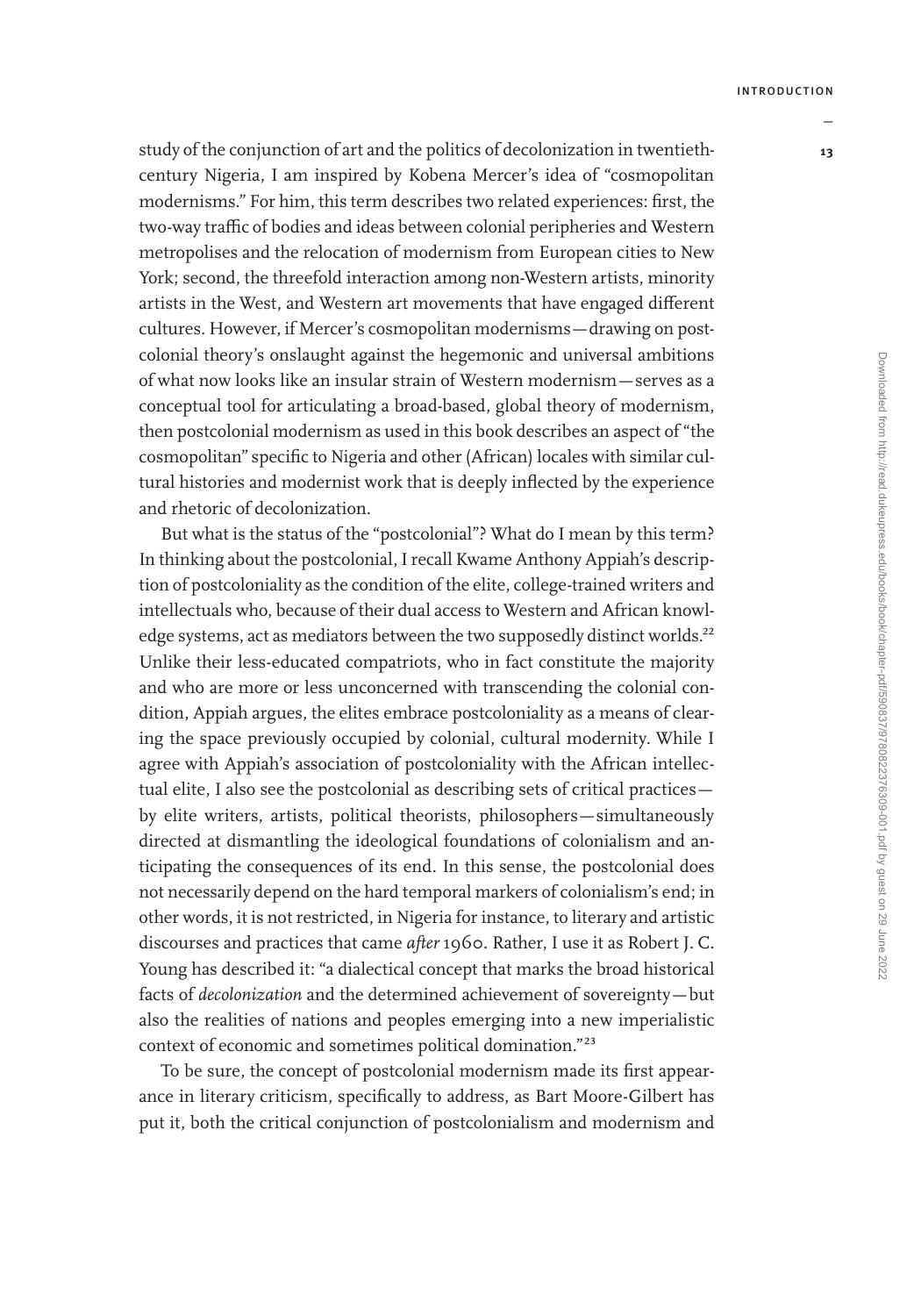the "wide-ranging reassessment of the cultural politics of [modernism] inaugurated in the late 1980s."24 In this book, I recuperate and reanimate the critical ambitions of literary postcolonial modernism as a way to give analytical rigor to the work of artistic modernisms in Nigeria and the African continent. As I detail in this book, the literatures that have been subjected to analyses as exemplary of postcolonial modernism were produced in the same discursive spaces and contexts as the works of art with which I am concerned here. Whether in the pages of the literary journal *Black Orpheus*, founded at Ibadan, Nigeria, in 1957, or within the Mbari Club in the 1960s, African writers (Chinua Achebe, Wole Soyinka, Es'kia Mphahlele, Christopher Okigbo, for instance) shared the same concerns with their artist-colleagues (Uche Okeke, Demas Nwoko, Bruce Onobrakpeya, Ibrahim El Salahi, among others) about the implications and impact of political decolonization on the thematic and stylistic directions of their work. Despite the fact that debates on these questions were undoubtedly more developed and vociferous in the field of literature, closer examination of contemporary art criticism, which I offer in this book, convinces us that conversations of similar motivation and substance occurred on the subject of art during the same period.

Given the above considerations, it is clear as day that the work of the Art Society and their colleagues elsewhere on the continent in the independence decade was decidedly postcolonial, in the sense that they initially imagined their art as constituting a critical space in which the exhilarating drama of cultural decolonization was enacted, and subsequently thought of it as a platform for articulating the contradictions of political sovereignty and crises of postindependence nationalism and subjectivity. These two sequences of the postcolonial, as I describe them in chapters 5 and 7, respectively, are evident first in Uche Okeke's *Oja Series*, a suite of drawings inspired by Igbo Uli traditional drawing (and in Achebe's *Things Fall Apart*);<sup>25</sup> and second, in Okeke and Demas Nwoko's "crisis" paintings (as well as in Christopher Okigbo's poems *Path of Thunder*), from the late 1960s. In conjunction with its postcolonial status, the work of these artists manifests the formal and discursive sensibilities that have come to define artistic modernisms. First among these is their belief in the significance of the artist's role in fashioning a new art and culture for the new nation and society, as a harbinger of the new. It is in this sense that I describe Okeke, Nwoko, and their cohorts as constituting an avant-garde. Second is their attempt to articulate and reframe their relationship with "tradition" and the past. Third is their focus on the invention of formal styles unlike any developed before them. Fourth is the artists' turn to critical analyses and commentary on the postcolonial state as it was eclipsed by political crises from the late 1960s onward.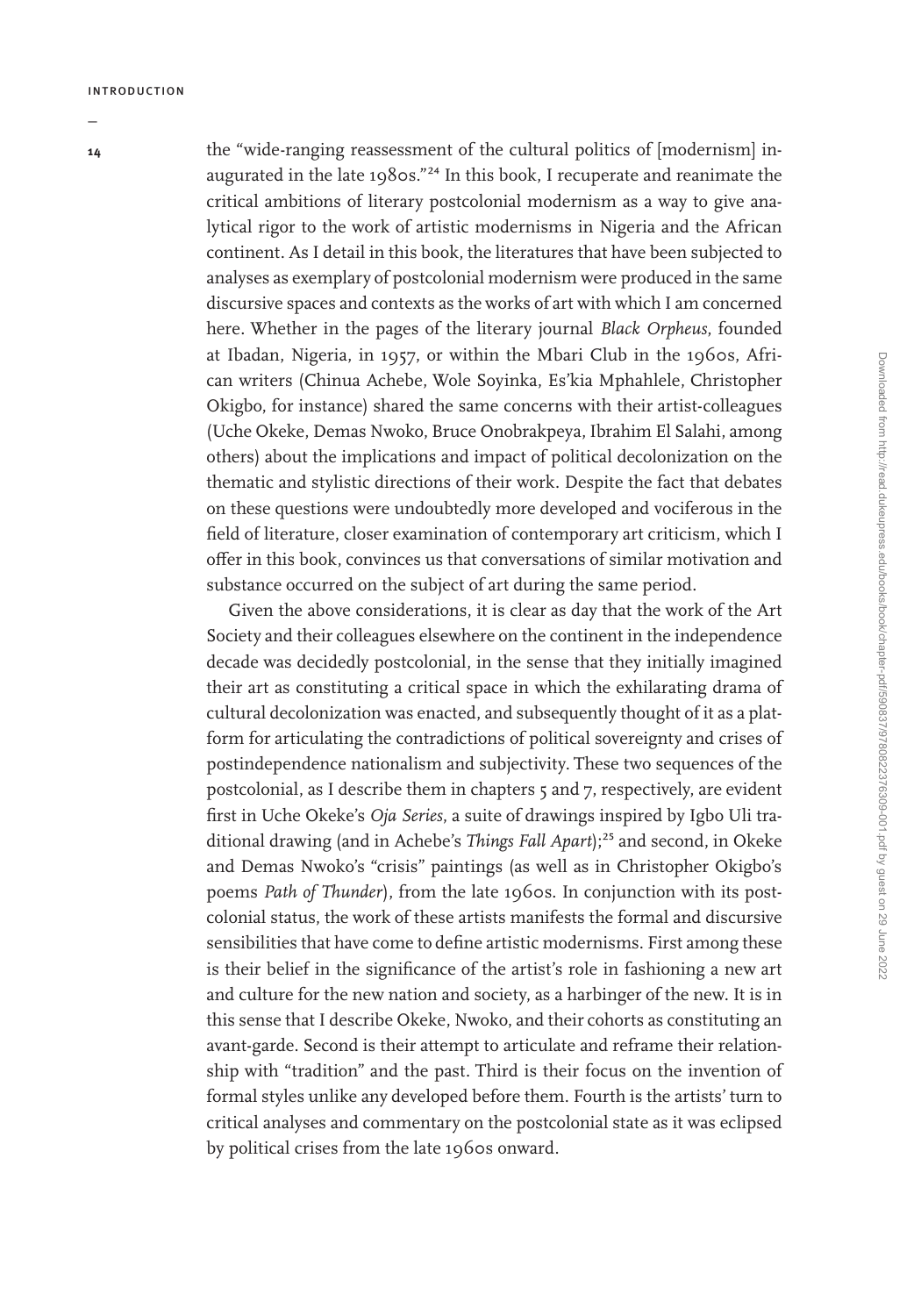Let me return to Appiah's description of the postcolonial as a spaceclearing gesture simply to retrieve an earlier point about my view of the relationship of the Nigerian modernists of the independence decade and coloniality. It is quite evident that once inspired by the thrilling, powerful wave of decolonization that set off at full speed soon after the end of the World War II, young, progressive artists and writers set about reimagining and recalibrating their relations with imperial Europe, its ideologies, cultures, and knowledge bases. It is not so much that they rejected Europe or replaced it with "native" cultures; rather, in marking both the locus and the horizons of their artistic imagination, they outlined a new, multidimensional space in which the complex drama of their postcolonial subjectivities played out. It was no longer about whether they spoke the artistic language of Europe or that of their ancestors or whether they aligned themselves with the monovalent pulls of blackness, Africa, the nation, or the ethnos. What the artists presented in this book demonstrate through their work is the constitution, during the years around political independence in Nigeria, of compound—messy, fraught, and inevitably distinctive—postcolonial modern subjectivities.

**BEFORE I SUMMARIZE** this book's chapters, let me explain the logic of its architecture. From the onset I had to confront the option of compressing the scope by zooming closely into the independence decade, paying only passing attention to the context of modern art of the previous decades. There is no doubt some sense in this approach. But the alternative route, taken here, allows me to examine the longer historical, ideological, and intellectual context of the work that emerged in the late 1950s; otherwise we might miss or fail to fully appreciate, as has been the case in the literature, the stakes of the latter. Besides keeping the modern art of the independence decade in dynamic alignment with the preceding six decades of Nigerian art and political history, the narrative arc of this book frequently swings between sweeping intellectual and social-historical accounts to meticulous formalist and critical readings of particular artworks and texts. This is my way of insisting on an approach to writing modern and contemporary African art history that depends on the scholarly virtues of research-based critical storytelling and close reading of works of art in order to reveal not just their visual intelligence but also how they relate to the world of the artist and his society.

This study is divided into seven chapters, the first of which sets the colonial context from which the postcolonial modernism of the midcentury emerged. It argues, following the work of the historian Taiwo Olufemi, that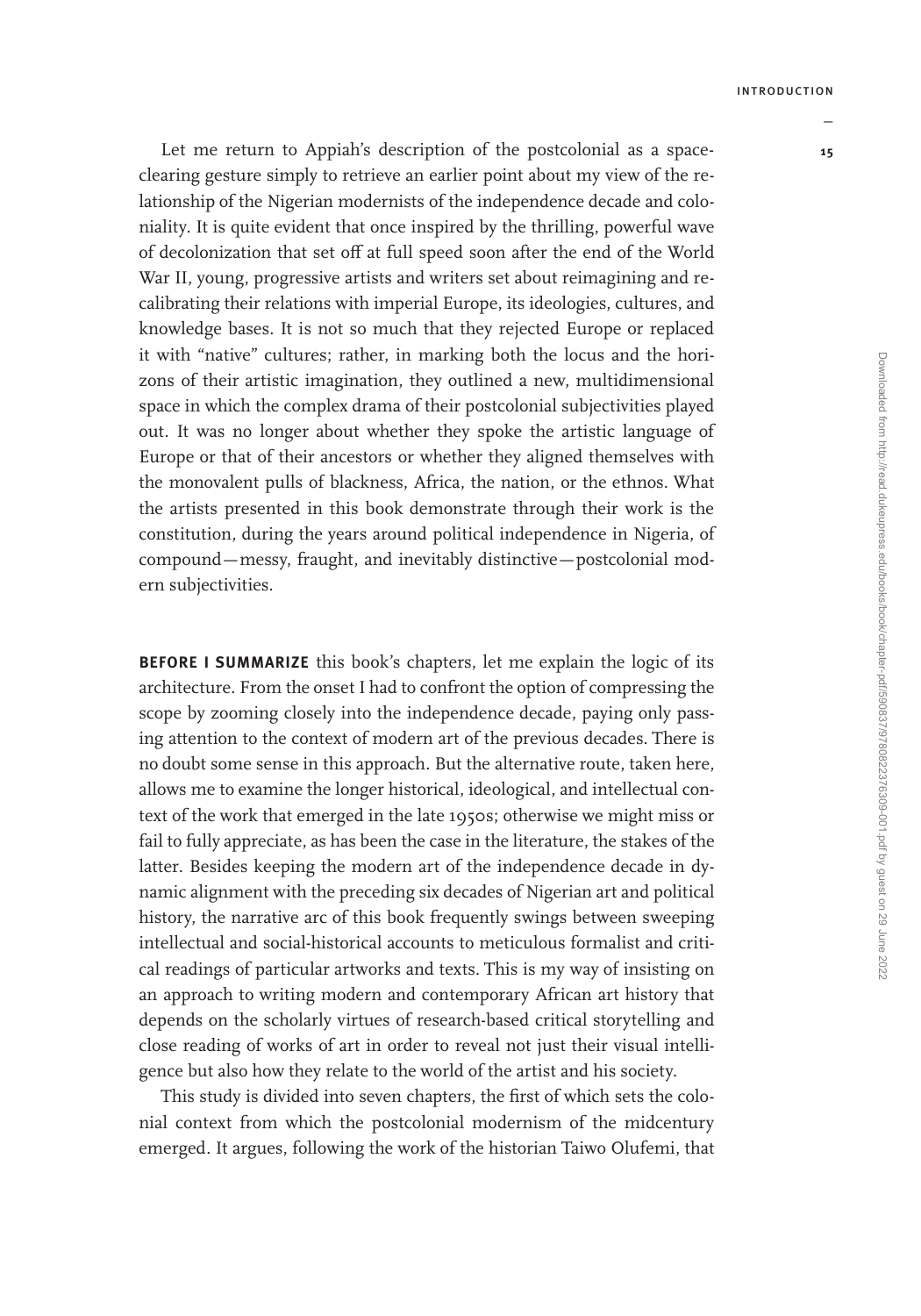even in colonialism's most altruistic guise, the oppressive infrastructure of British imperial enterprise forced upon the political and cultural guardians of empire a denial and suppression of an emergent sovereign African modernity. This book also sketches the ideological antagonisms between colonial apologists and anticolonial nationalists, noting how early notions of African personality contributed to the cultural nationalism and pan-Africanism of W. E. B. Du Bois, Marcus Garvey, and Nnamdi Azikiwe. These same ideas ultimately set the philosophical and ideological grounds for the emergence of the postcolonial modernism of the Art Society and its Nigerian and African contemporaries during the independence decade. This chapter is thus both an attempt to outline the intellectual origins of the art that defined modernism in Nigeria in the 1950s and 1960s and a gesture toward the production of a more meaningful account of modern art of twentieth-century Nigeria.

Building on the first chapter, the second situates the work of pioneer Nigerian modernist painter Aina Onabolu (1882–1963) and the British art teacher Kenneth Murray (1903–1972) within the oppositional imperialist and anticolonialist views not just of modernity and subjectivity but also of the role of art in their articulation. Where Onabolu called for a complete break with the traditional arts of Nigeria and the production of a modern subject through the new medium of academic easel painting, Murray argued for a return to the glories of traditional art against the onslaught of modernity and artistic modernism. My task in this chapter is to show precisely that what constitutes the political in modern Nigerian art is not so much the depiction of political themes as the engagement by artists with the question of subjectivity, of who has the right to articulate it and in what language. Although this matter becomes much magnified in the art and politics of the independence decade, chapter 2 shows that it was already there at the very onset of modern art, as the competing ideas and pedagogies of Onabolu and Murray reveal. Moreover, the chapter maps the earliest attempts to articulate the meaning, scope, and directions of modern art in Nigeria during the 1940s and early 1950s, as the students of Onabolu on the one hand and the British teachers sympathetic to Murray's visions on the other jostled for visibility and leadership in an emerging art world that was soon ruptured by the art and theory of the Art Society and the criticism of Ulli Beier.

Chapter 3 reconstructs the history of the country's first tertiary-level art program at the Nigerian College of Arts, Science and Technology (1954– 1961) to highlight its participation in a national conversation about the role of fine art in a decolonizing society and the tensions and anxieties within the school about institutional credibility at a time when London's control of colo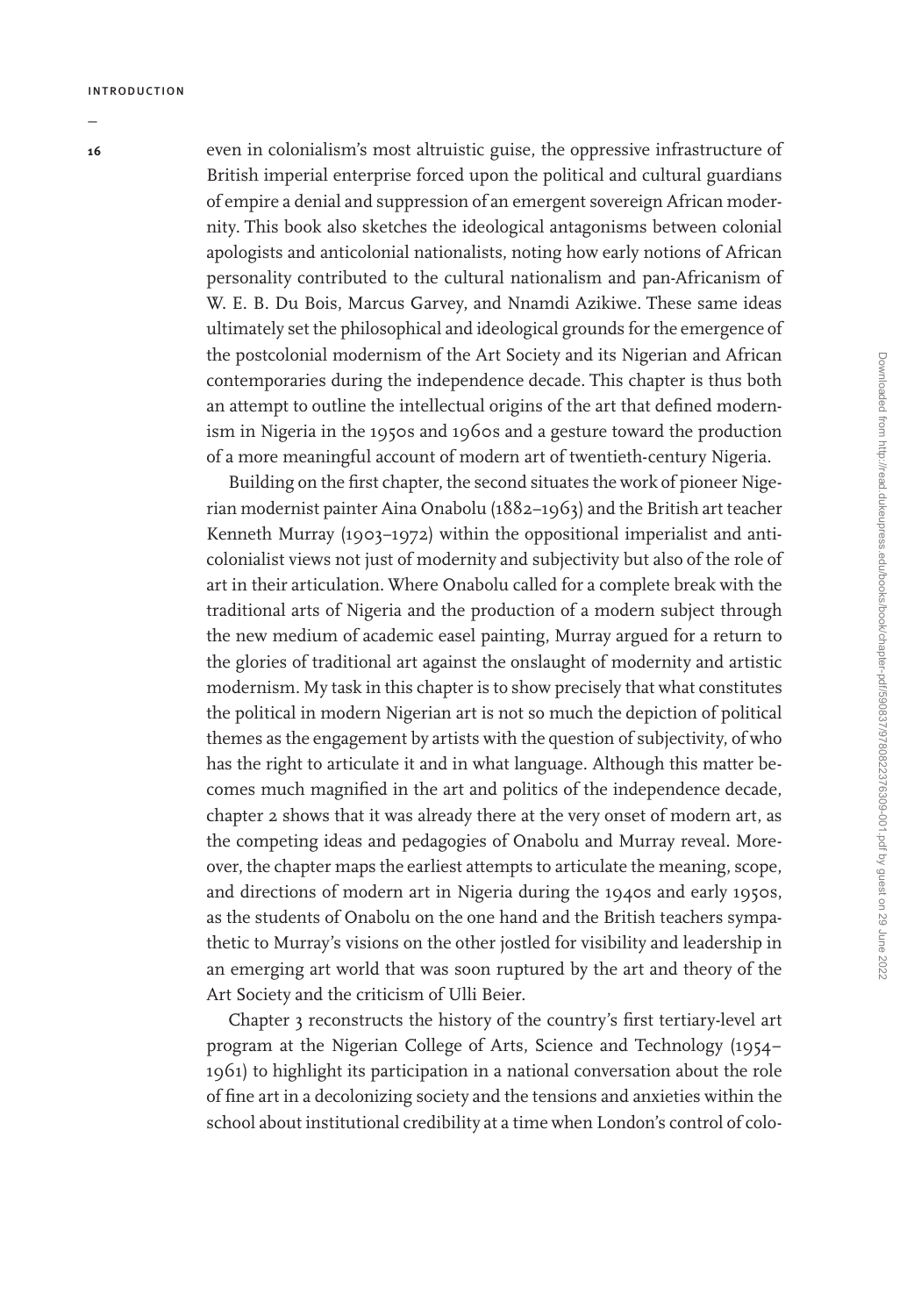nial education was confronted by growing discontent in the colony about the reaches of imperial power. I also examine how questions about relevance of local content in the design of the art school's curriculum provided the critical context for the radical work of the Art Society. It is impossible to overstate the historiographic significance of engaging this history of Zaria, much of which has been occluded from art history's view of a period that I insist is most fundamental to our understanding of the stakes of twentieth-century Nigerian art. The second part of this chapter dwells on the Art Society and the sources of its ideas, particularly the theory of "natural synthesis" proposed by its leader, Uche Okeke, as the organizing principle of the group's future work. The chapter concludes by resituating the work of the Art Society within the history of Nigerian art, arguing that it represents an advancement of Onabolu's brand of colonial modernism (and a critique of Kenneth Murray's). This context is important, for it goes against what the scholarship tells us, which is that Murray, not Onabolu, must be credited with initiating the sets of ideas championed by the Art Society artists.

The fourth chapter examines the emergence of Nigerian/African modernist and postcolonial art practice and discourse through detailed analysis of the art criticism, reviews, and portfolios published in *Black Orpheus*, the magazine that gave voice to a new generation of Anglophone African and black diaspora writers and artists in the 1950s and 1960s—as well as of the exhibitions and workshops at the Mbari Artists and Writers Club, Ibadan. This chapter affords us a view into the process of internationalizing an incipient postcolonial modernism through the work of Ulli Beier and his network of international writers, critics, and artists. Chapter 4 specifically shows how the journal, the club, and Beier's work fostered a community of emerging contemporary artists and writers, now more aware of their collective cultural and artistic experiences and objectives. It also discusses how this loose network to which the Art Society artists belonged fit into and participated in the politics of modern Nigerian art and culture around 1960. It is inevitable that Beier, a controversial, incomparably important art and literary critic and impresario, looms large in this chapter. But the narrative is less about him than about his participation in the making of an increasingly complex, sophisticated art world that in just a few years saw a new generation of Nigerian artists and writers at its helm.

A key premise of chapter 4 is that the cultural and literary arguments of negritude and pan-Africanism, disseminated through Beier, *Black Orpheus*, and the Mbari Club, became major influences on postcolonial artistic (and literary) modernism. This is important because it returns us to the claim,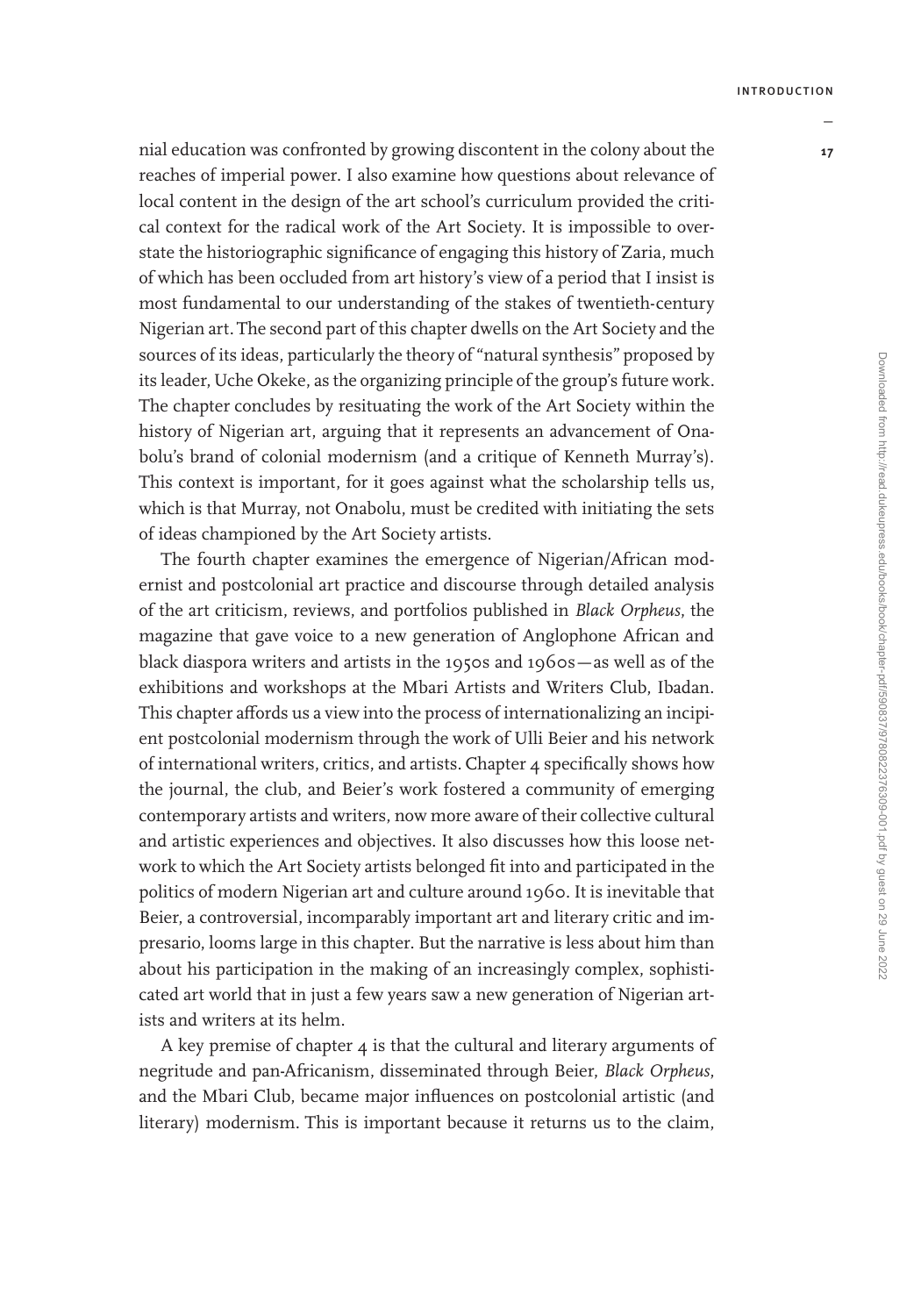made in chapters 2 and 3, that the work of Art Society artists and many of their Nigerian and African contemporaries followed the political and cultural ideologies associated with pan-Africanism and negritude rather than the adaptationist ideas of British indirect rule educational policies.

In chapter 5 I engage in some detail the key individual work of some of the Art Society members in the years following their graduation from Zaria. In 1962, during his short stay in Lagos and throughout his one-year residency in Munich, Uche Okeke began a series of experimental drawings inspired by traditional Igbo Uli art, thus realizing the full formal and conceptual implications of natural synthesis. Similarly, Bruce Onobrakpeya developed a formal style that depended on the manipulation of designs and motifs of his native Urhobo arts (Yoruba arts, too) even as he was experimenting with printmaking techniques following his participation in summer art workshops organized by Beier at the Mbari Clubs in Ibadan and Osogbo. For his part, Demas Nwoko developed a figural style—manifest in his wood sculptures and in a suite of paintings on the theme of Adam and Eve while on a one-year visit to Paris in 1962/63—influenced by traditional Igbo figural sculpture. On the other hand, their Art Society colleague Simon Okeke relied on techniques and styles borrowed from early modern Western art to create enigmatic, monochromatic watercolors, while in his canvases Yusuf Grillo explored postcubist figuration and palette. Finally, Jimo Akolo, who was all but an official member of the Art Society, continued to experiment with diverse Western modernist painting styles, particularly in the suite of paintings he produced in London in 1963. Chapter 5 reveals the society members' different attitudes toward the theory of natural synthesis and the role of indigenous art forms in their own evolving styles and suggests that the value of the theory is not so much in its potential to authorize a unified "nationalist" art as in its enabling an unprecedented, diverse, and ambitious art that defined the landscape of Nigeria's postcolonial modernism.

Chapter 6 shifts the focus from the specificity of the Art Society artists and their work to the intellectual and cultural firmament and art world of Lagos, especially after 1963, when that city effectively replaced Ibadan as the center of postcolonial artistic production and debate. Four important factors guaranteed Lagos's new significance as the hub of modern art and culture during this period. First was the radical transformation in 1962 of *Nigeria*, a general-interest journal during the colonial period, into a powerful cultural magazine with ample coverage of contemporary art and literature. This shift took place under its first Nigerian editor, the novelist and amateur anthropologist Onuora Nzekwu. Second was the establishment of the Lagos

**18** —